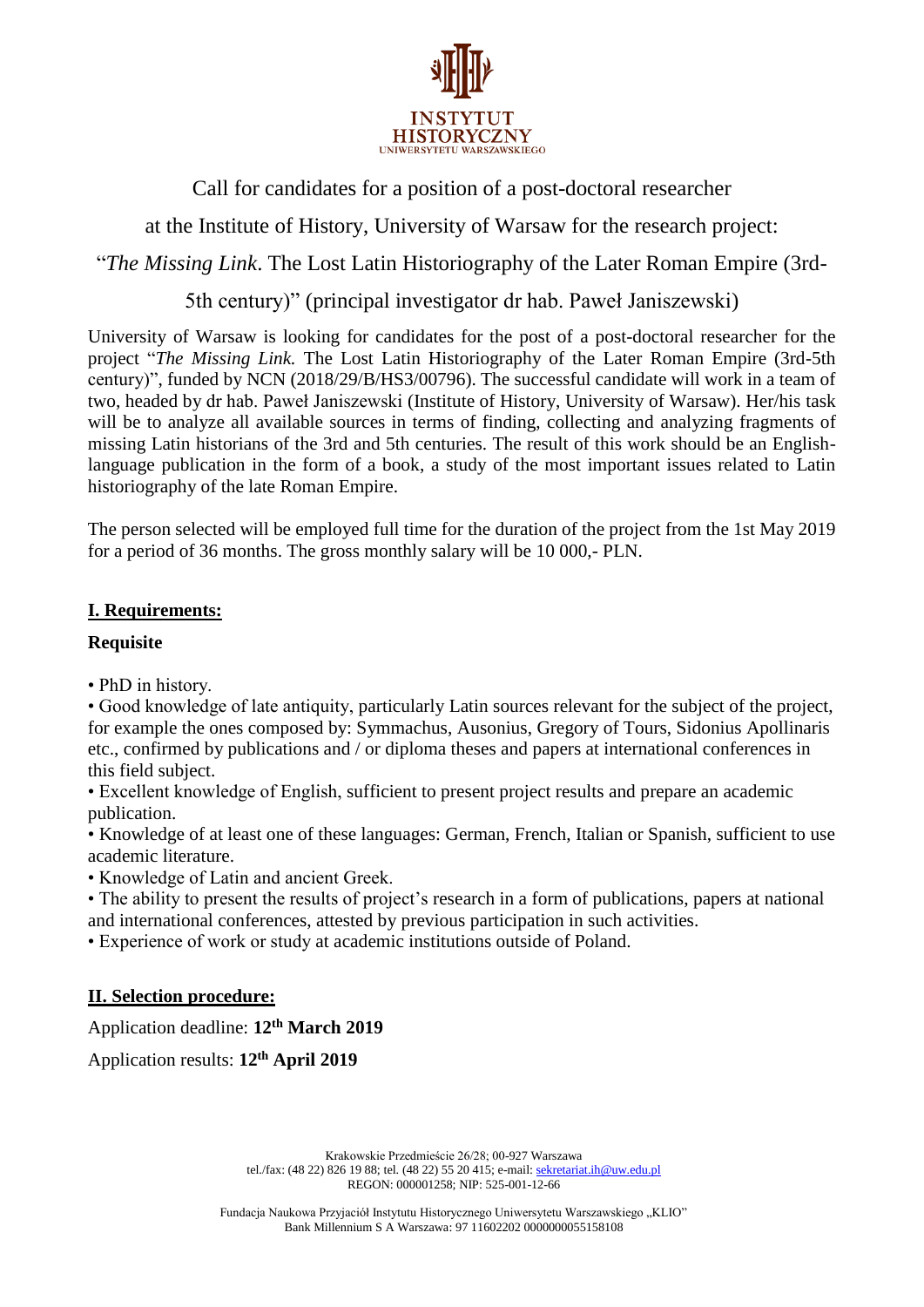

Application process is conducted by the hiring search committee in accordance with the regulations of the University of Warsaw, Faculty of History of UW and National Science Centre (Poland). Shortlisted candidates may be invited for an interview, which will take place on the 9<sup>th</sup> of April 2019. Candidates are going to be informed of the results via e-mail or phone. Application process is only a first stage of the employment procedure as defined by the Statute of the University of Warsaw. Successful application is a basis for further proceedings.

## **III. How to apply**

Required documents:

1. A letter of application (to the Rector of the University of Warsaw). Please include in your application the following statement:

## **INFORMATION ON THE PROCESSING OF PERSONAL DATA**

### **INFORMATION CLAUSE**

Pursuant to Article 13 of Regulation (EU) 2016/679 of the European Parliament and of the Council of 27 April 2016 on the protection of natural persons with regard to the processing of personal data and on the free movement of such data, and repealing Directive 95/46/EC (General Data Protection Regulation), University of Warsaw hereby informs:

- 1. The Controller of your personal data is the University of Warsaw with its registered office at Krakowskie Przedmieście 26/28, 00-927 Warszawa;
- 2. The Controller has designated the Data Protection Officer who supervises the processing of personal data, and who can be contacted via the following e-mail address: [iod@adm.uw.edu.pl;](mailto:iod@adm.uw.edu.pl)
- 3. Your personal data will be processed for the purpose of carrying out a recruitment process and selecting an employee and concluding a contract for employment at the University of Warsaw;
- 4. The provided data will be processed pursuant to Article  $22^1 \text{ } \text{\&} 1$  of the Act of 26 June 1974 Labor Code (uniformed text: Dz.U. of 2018, item 917) and your consent for processing of personal data;
- 5. Provision of data in the scope stipulated in the Labor Code is mandatory, and the remaining data are processed according to your consent for processing of personal data;
- 6. The data will not be shared with any external entities;
- 7. The data will be stored until you withdraw your consent for processing of personal data;

Krakowskie Przedmieście 26/28; 00-927 Warszawa tel./fax: (48 22) 826 19 88; tel. (48 22) 55 20 415; e-mail[: sekretariat.ih@uw.edu.pl](mailto:sekretariat.ih@uw.edu.pl) REGON: 000001258; NIP: 525-001-12-66